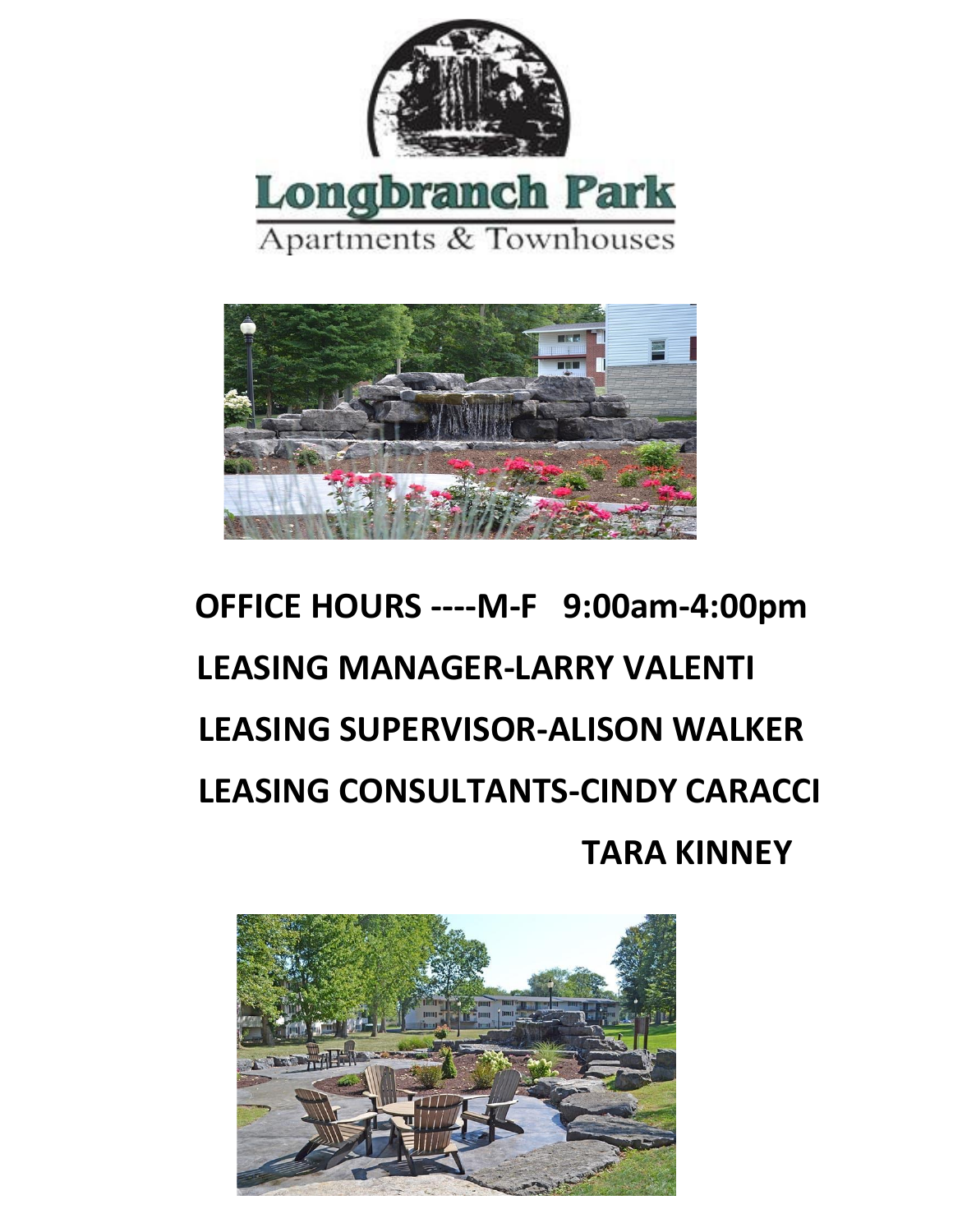### **Amenities available for Longbranch residents at Grenadier Village—sister property 1 mile away on John Glenn Blvd.**



**Adult and Family pools open from Noon-7PM. Beginning August 22nd hours change to 1-7PM. On August 29th family pool will close. Adult pool will remain open for all until September 7th .** 



**By reservation only—call 315-622-2740**

#### **Tennis Court**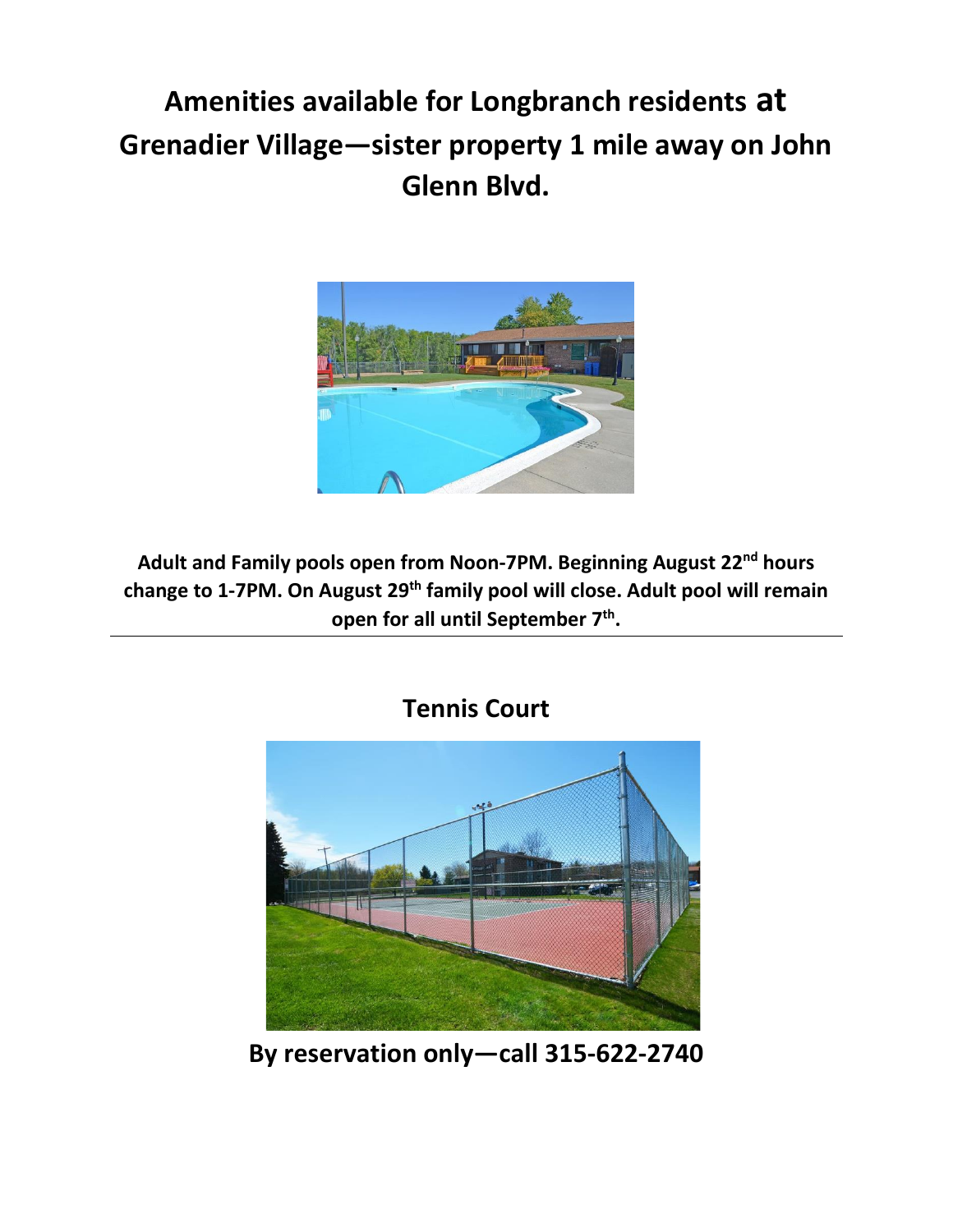#### **Renters Insurance**

**Please ensure when your lease is renewed that your renter's insurance is also updated. A copy of the declaration page showing coverage and effective dates needs to be on file. Residents will be contacted and advised if we have not received said Declaration page.** 



#### **Tips from Larry Hanley**

#### **Maintenance Supervisor**

**Counter Tops:** Counters tops should not be used as a chopping block or hot plate. Please use a cutting board for chopping or hot pads to protect the counter surface. Counters can be cleaned with a soft detergent like soft scrub.

**Plumbing:** Should the toilet overflow, remove tank cover and push flapper down into hole in bottom of tank. Turn off water supply by turning handle under the tank in a clockwise direction and call office immediately. If drains are clogged, please call for maintenance assistance. We ask that you do not use drain cleaner due to the hazards of chemical use and for the safety of our service team.

**Garbage Disposal:** Always keep cold water running when operating disposal. Sharpening the blades can be achieved by periodically inserting ice cubes. To deodorize the disposal, insert orange or lemon peels. Do not use drain cleaning chemicals in the disposal. Never put bones, celery, onion peels, cornhusks, artichoke leaves, metal or glass in disposal. In addition, never insert paper products, matches or cigarettes. Grease and coffee grounds will clog disposal. If your disposal stops working, turn off wall switch, wait a few minutes and push reset button. This is usually a red button on or near the bottom side of the disposal unit located under the kitchen sink. After reset try to turn disposal on. If still not working, call for maintenance service.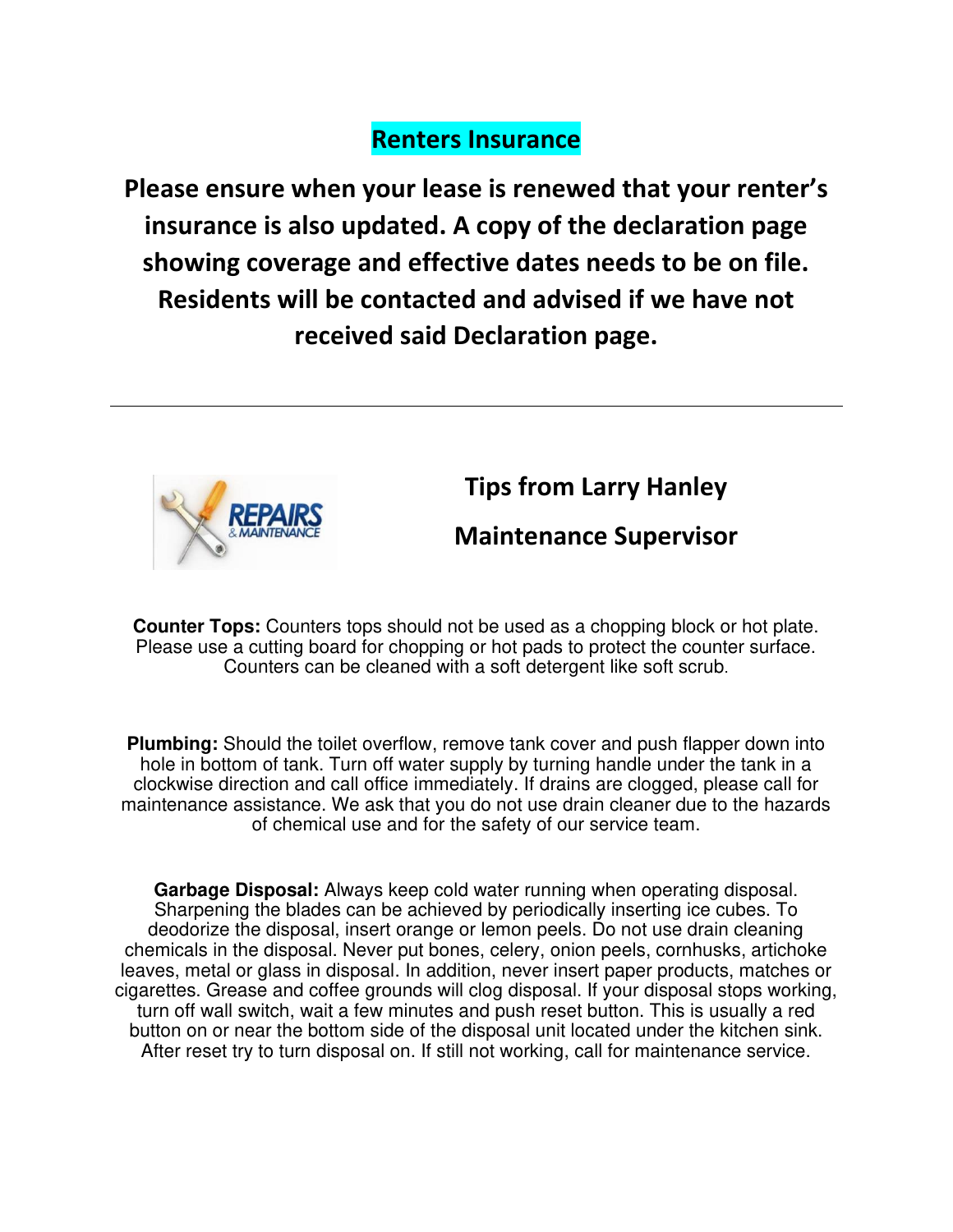

# Love the water??

### Grenadier Village has launching, storage and docking options available by lease, for all your watercraft. Contact the office at Grenadier for information. 315-622-2740